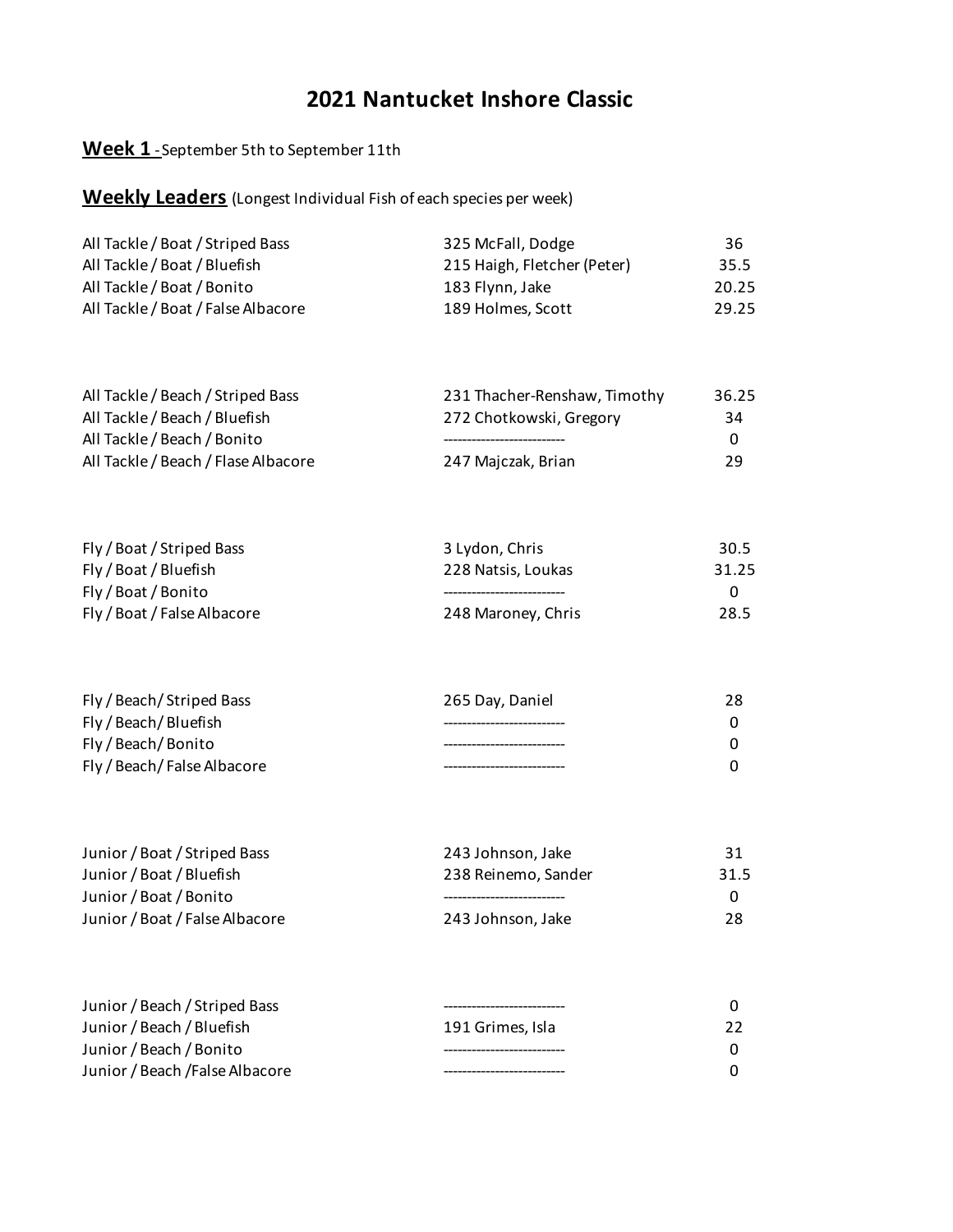### **Week 2** - September 12th to September 187th

| All Tackle / Boat / Striped Bass   | 343 Rainwater, Matt | 37.25 |
|------------------------------------|---------------------|-------|
| All Tackle / Boat / Bluefish       | 209 Connolly, Chris | 34.5  |
| All Tackle / Boat / Bonito         | 171 Musia, James    | 26.25 |
| All Tackle / Boat / False Albacore | 171 Musia, James    | 29.75 |

| All Tackle / Beach / Striped Bass   | 2 Colton, John       | 33.5  |
|-------------------------------------|----------------------|-------|
| All Tackle / Beach / Bluefish       | 354 Provencher, Gary | 35.5  |
| All Tackle / Beach / Bonito         | 113 Krauter. Neil    | 23.75 |
| All Tackle / Beach / Flase Albacore | 247 Majczak, Brian   | 30.25 |

| Fly / Boat / Striped Bass   |                       |      |
|-----------------------------|-----------------------|------|
| Fly / Boat / Bluefish       | 262 Policansky, David | 32.5 |
| Fly / Boat / Bonito         |                       |      |
| Fly / Boat / False Albacore | 228 Natsis, Loukas    | 29.5 |

| Fly / Beach/Striped Bass    |  |
|-----------------------------|--|
| Fly / Beach/Bluefish        |  |
| Fly / Beach/Bonito          |  |
| Fly / Beach/ False Albacore |  |

| Junior / Boat / Striped Bass   | 243 Johnson, Jake       | 37       |
|--------------------------------|-------------------------|----------|
| Junior / Boat / Bluefish       | 330 Keating, Knox       | 26.75    |
| Junior / Boat / Bonito         |                         | $\Omega$ |
| Junior / Boat / False Albacore | 99 Donahue IV, James J. | 27       |

| Junior / Beach / Striped Bass   |  |
|---------------------------------|--|
| Junior / Beach / Bluefish       |  |
| Junior / Beach / Bonito         |  |
| Junior / Beach / False Albacore |  |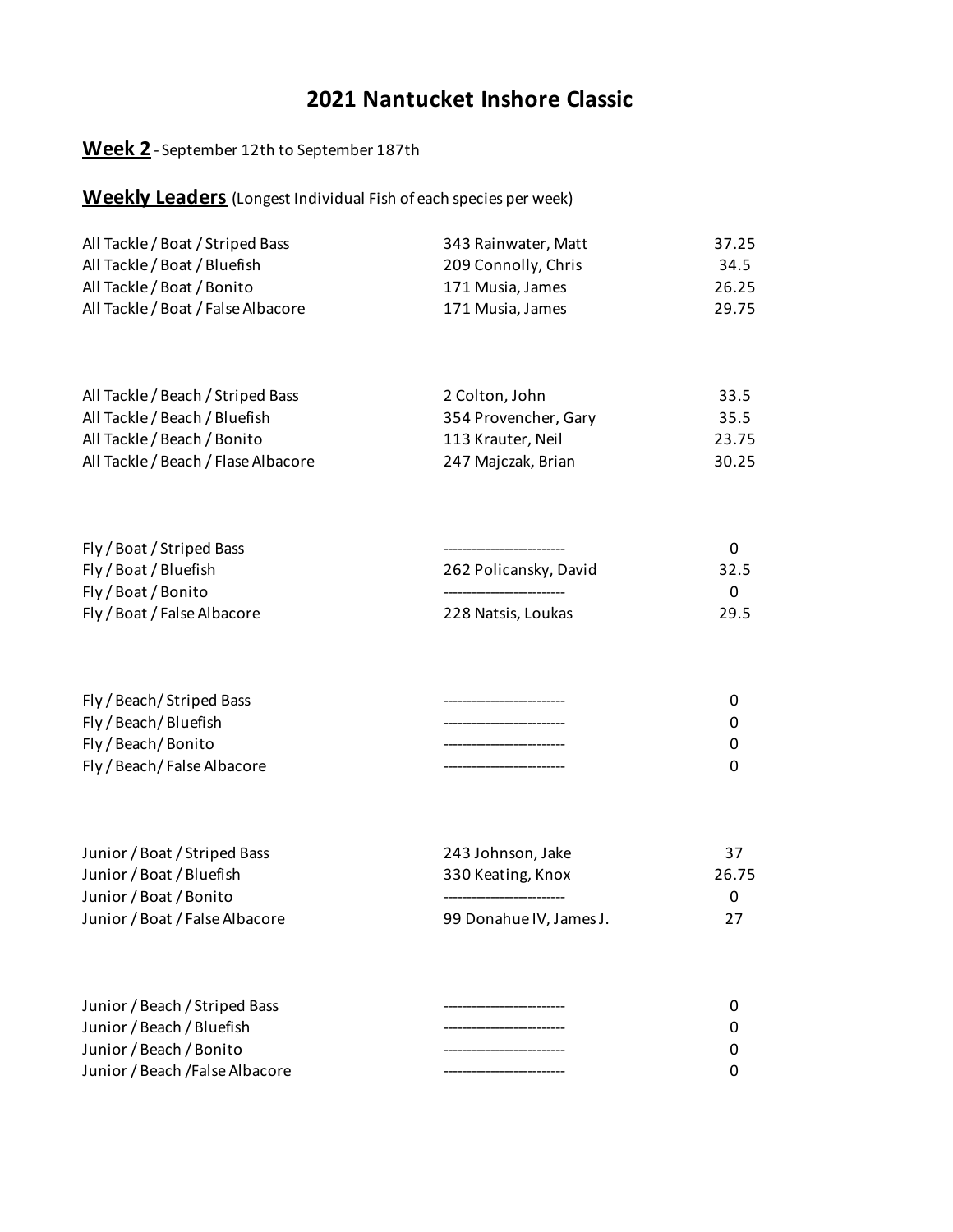### **Week 3** - September 19th to September 25th

| All Tackle / Boat / Striped Bass   | 290 Herrick, Sam          | 37   |
|------------------------------------|---------------------------|------|
| All Tackle / Boat / Bluefish       | 171 Musia, James          | 35.5 |
| All Tackle / Boat / Bonito         | 269 Yarmy, Sean           | 23.5 |
| All Tackle / Boat / False Albacore | 100 Donahue III, James J. | 28   |

| All Tackle / Beach / Striped Bass   | 258 Tornovish, Steve "Tuna" | 36.75    |
|-------------------------------------|-----------------------------|----------|
| All Tackle / Beach / Bluefish       | 10 Osona. Raf               | 36       |
| All Tackle / Beach / Bonito         |                             | $\Omega$ |
| All Tackle / Beach / Flase Albacore | 317 Tolsdorf, Gibbs         | 28.5     |

| Fly / Boat / Striped Bass   | 363 Heilman, Karl     | 29    |
|-----------------------------|-----------------------|-------|
| Fly / Boat / Bluefish       | 363 Heilman, Karl     | 26.75 |
| Fly / Boat / Bonito         | 364 Bamford, Chris    | 25    |
| Fly / Boat / False Albacore | 276 McKelvey, Johnson | 30    |

| Fly / Beach/ Striped Bass   | 145 Moy, John         |    |
|-----------------------------|-----------------------|----|
| Fly / Beach/Bluefish        | 105 Andrewlavage, Ken | 19 |
| Fly / Beach/Bonito          |                       |    |
| Fly / Beach/ False Albacore |                       |    |

| Junior / Boat / Striped Bass   | 158 Sullivan, Tim | 33 |
|--------------------------------|-------------------|----|
| Junior / Boat / Bluefish       |                   |    |
| Junior / Boat / Bonito         |                   |    |
| Junior / Boat / False Albacore |                   |    |

| Junior / Beach / Striped Bass   | 120 Osona, Raffy | 20.75 |
|---------------------------------|------------------|-------|
| Junior / Beach / Bluefish       | 120 Osona, Raffy | 16.5  |
| Junior / Beach / Bonito         |                  | n     |
| Junior / Beach / False Albacore |                  | n     |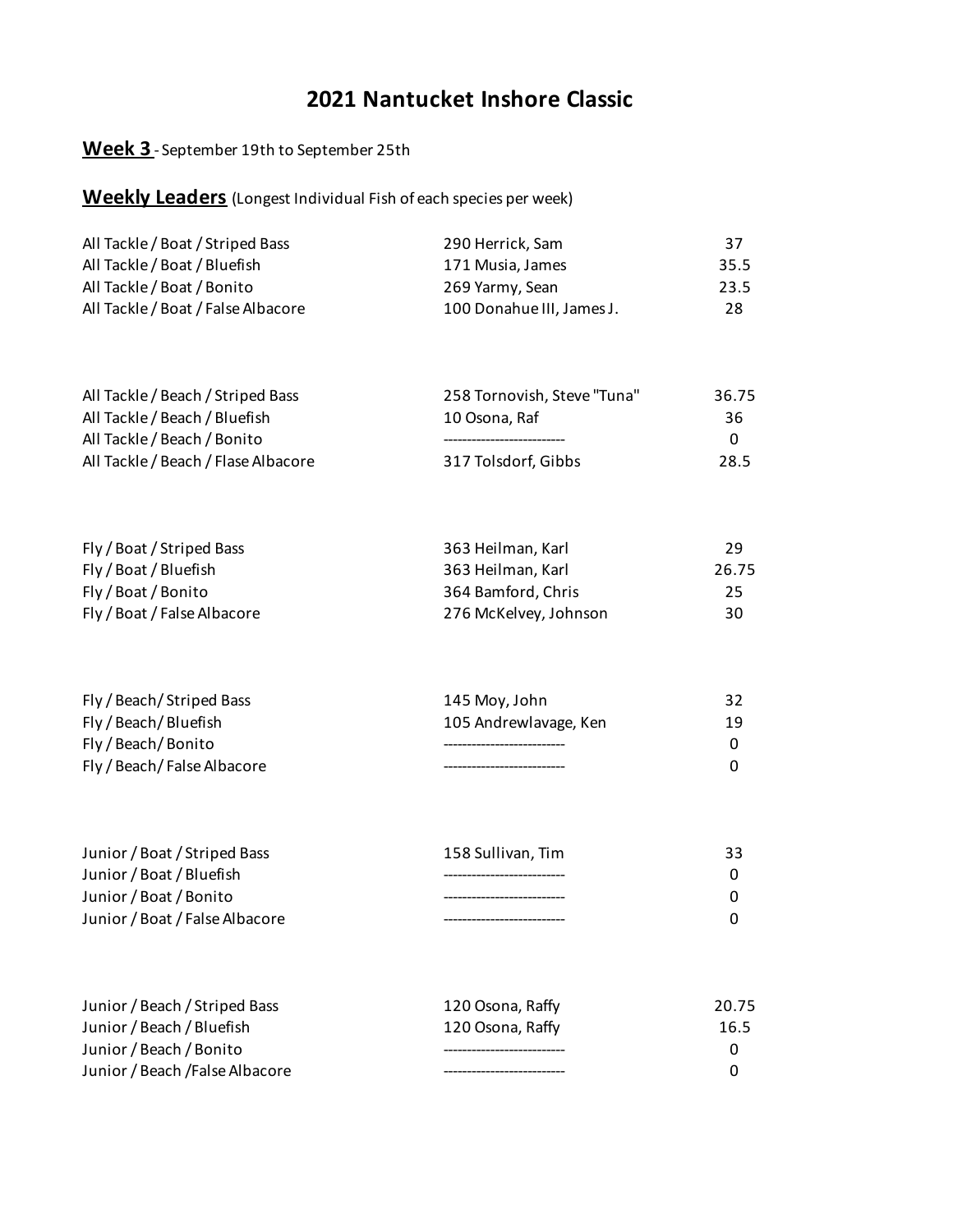### **Week 4** - September 27th to October 2nd

| All Tackle / Boat / Striped Bass   | 23 Troxell, Dana  | 41.5  |
|------------------------------------|-------------------|-------|
|                                    |                   |       |
| All Tackle / Boat / Bluefish       | 320 Delaney, Doug | 30.5  |
| All Tackle / Boat / Bonito         | 3 Lydon, Chris    | 22.25 |
| All Tackle / Boat / False Albacore | 155 Bogle, Gail   | 31    |

| All Tackle / Beach / Striped Bass   | 176 Duce. Chuck   | 40           |
|-------------------------------------|-------------------|--------------|
| All Tackle / Beach / Bluefish       |                   | 0            |
| All Tackle / Beach / Bonito         |                   | <sup>0</sup> |
| All Tackle / Beach / Flase Albacore | 138 Ryder, Duncan | 28.75        |

| Fly / Boat / Striped Bass   | 300 Perez. Kris    | 32   |
|-----------------------------|--------------------|------|
| Fly / Boat / Bluefish       |                    |      |
| Fly / Boat / Bonito         |                    |      |
| Fly / Boat / False Albacore | 224 Bogle, William | 30.5 |

| Fly / Beach/Striped Bass    | 356 Stansfield, Nate | 30.5 |
|-----------------------------|----------------------|------|
| Fly / Beach / Bluefish      | 265 Day, Daniel      | 9.75 |
| Fly / Beach/Bonito          |                      |      |
| Fly / Beach/ False Albacore | 334 Cowherd, Grant   | 26   |

| Junior / Boat / Striped Bass   | 158 Sullivan, Tim | 31 |
|--------------------------------|-------------------|----|
| Junior / Boat / Bluefish       |                   | 0  |
| Junior / Boat / Bonito         |                   | 0  |
| Junior / Boat / False Albacore |                   | 0  |
|                                |                   |    |

| Junior / Beach / Striped Bass   |  |
|---------------------------------|--|
| Junior / Beach / Bluefish       |  |
| Junior / Beach / Bonito         |  |
| Junior / Beach / False Albacore |  |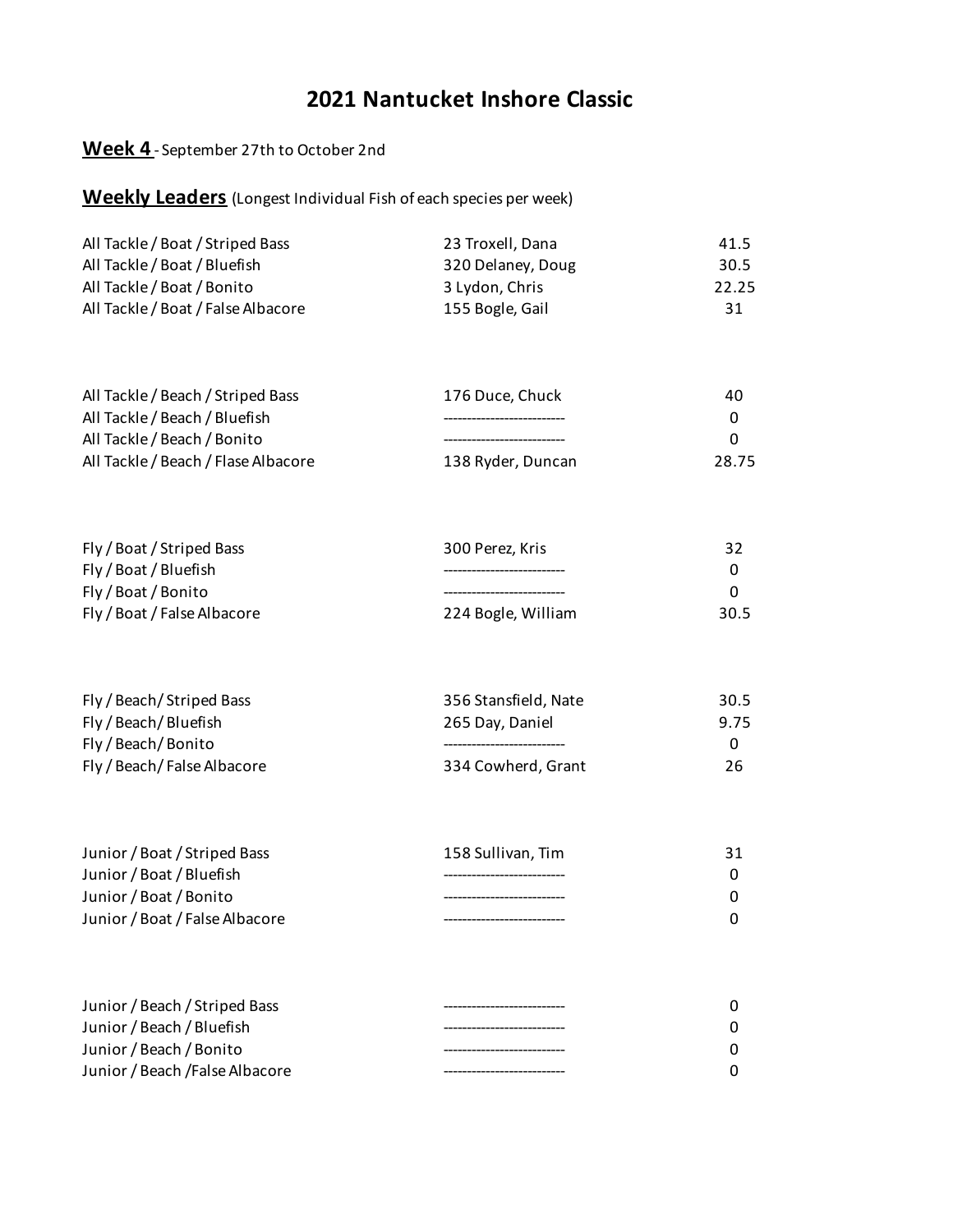#### **Week 5** - October 3rd to October 9th

| All Tackle / Boat / Striped Bass   | 171 Musia, James     | 40.75    |
|------------------------------------|----------------------|----------|
| All Tackle / Boat / Bluefish       | 328 McMahon Jr., Joe | 28       |
| All Tackle / Boat / Bonito         |                      | $\Omega$ |
| All Tackle / Boat / False Albacore | 266 Coffin. Eddie    | 30.5     |

| All Tackle / Beach / Striped Bass   | 175 Ramos, Rick    | 39   |
|-------------------------------------|--------------------|------|
| All Tackle / Beach / Bluefish       | 18 Peterson, Cody  | 36   |
| All Tackle / Beach / Bonito         | 161 Holmes, Daniel | 22.5 |
| All Tackle / Beach / Flase Albacore | 10 Osona, Raf      | 30   |

| Fly / Boat / Striped Bass   | 276 McKelvey, Johnson | 30 |
|-----------------------------|-----------------------|----|
| Fly / Boat / Bluefish       |                       |    |
| Fly / Boat / Bonito         |                       |    |
| Fly / Boat / False Albacore |                       |    |

| Fly / Beach/Striped Bass    | 145 Moy, John   | -37   |
|-----------------------------|-----------------|-------|
| Fly / Beach/Bluefish        | 145 Moy, John   | 22    |
| Fly/Beach/Bonito            |                 |       |
| Fly / Beach/ False Albacore | 265 Day, Daniel | 25.25 |

| Junior / Boat / Striped Bass   | 306 Chumak, Yasha   | 28.25 |
|--------------------------------|---------------------|-------|
| Junior / Boat / Bluefish       | 158 Sullivan, Tim   | 28    |
| Junior / Boat / Bonito         | 158 Sullivan, Tim   | 24    |
| Junior / Boat / False Albacore | 238 Reinemo, Sander | 27    |

| Junior / Beach / Striped Bass | 243 Johnson, Jake | 30 |
|-------------------------------|-------------------|----|
| Junior / Beach / Bluefish     | 243 Johnson, Jake | 19 |
| Junior / Beach / Bonito       |                   | 0  |
| Junior / Beach / Albie        |                   | 0  |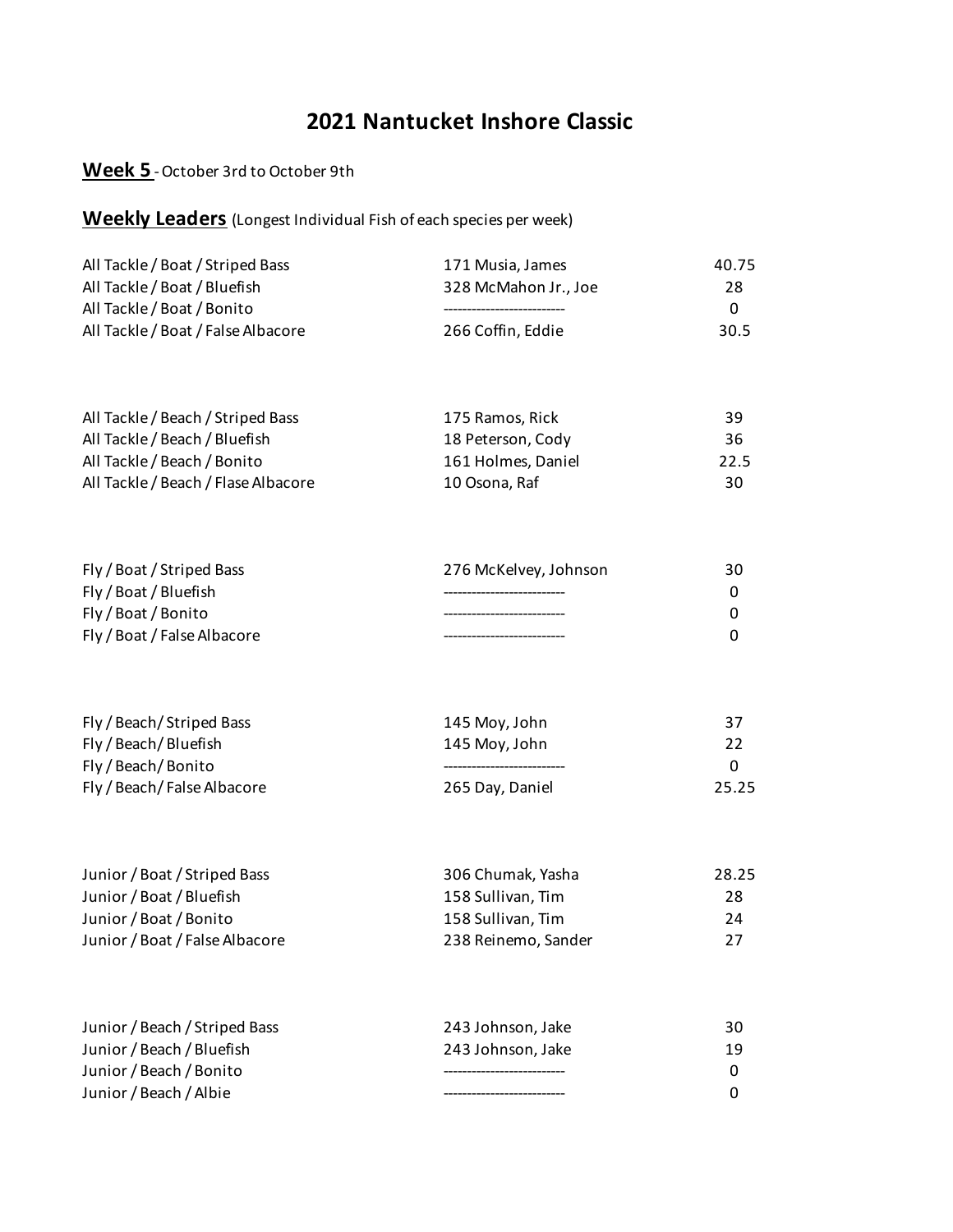## **Category Leaders** (Longest Individual Fish of each species)

| All Tackle / Boat / Striped Bass<br>All Tackle / Boat / Bluefish<br>All Tackle / Boat / Bonito<br>All Tackle / Boat / False Albacore | 23 Troxell, Dana<br>Haigh, Fletcher (Peter)<br>171 Musia, James<br>155 Bogle, Gail | 41.5<br>35.5<br>26.25<br>31 |
|--------------------------------------------------------------------------------------------------------------------------------------|------------------------------------------------------------------------------------|-----------------------------|
|                                                                                                                                      |                                                                                    |                             |
| All Tackle / Beach / Striped Bass                                                                                                    | 176 Duce, Chuck                                                                    | 40                          |
| All Tackle / Beach / Bluefish                                                                                                        | 10 Osona, Raf                                                                      | 36                          |
| All Tackle / Beach / Bonito                                                                                                          | 113 Krauter, Neil                                                                  | 23.75                       |
| All Tackle / Beach / Flase Albacore                                                                                                  | 247 Majczak, Brian                                                                 | 30.25                       |
| Fly / Boat / Striped Bass                                                                                                            | 300 Perez, Kris                                                                    | 32                          |
| Fly / Boat / Bluefish                                                                                                                | 262 Policansky, David                                                              | 32.5                        |
| Fly / Boat / Bonito                                                                                                                  | 364 Bamford, Chris                                                                 | 25                          |
| Fly / Boat / False Albacore                                                                                                          | 224 Bogle, William                                                                 | 30.5                        |
| Fly / Beach/ Striped Bass                                                                                                            | 145 Moy, John                                                                      | 37                          |
| Fly / Beach / Bluefish                                                                                                               | 145 Moy, John                                                                      | 22                          |
| Fly / Beach/Bonito                                                                                                                   |                                                                                    | 0                           |
| Fly / Beach/False Albacore                                                                                                           | 334 Cowherd, Grant                                                                 | 26                          |
| Junior / Boat / Striped Bass                                                                                                         | 243 Johnson, Jake                                                                  | 37                          |
| Junior / Boat / Bluefish                                                                                                             | 238 Reinemo, Sander                                                                | 31.5                        |
| Junior / Boat / Bonito                                                                                                               | 158 Sullivan, Tim                                                                  | 24                          |
| Junior / Boat / False Albacore                                                                                                       | 243 Johnson, Jake                                                                  | 28                          |
| Junior / Beach / Striped Bass                                                                                                        | 243 Johnson, Jake                                                                  | 30                          |
| Junior / Beach / Bluefish                                                                                                            | 191 Grimes, Isla                                                                   | 22                          |
| Junior / Beach / Bonito<br>Junior / Beach / False Albacore                                                                           |                                                                                    | 0<br>$\mathbf 0$            |
|                                                                                                                                      |                                                                                    |                             |